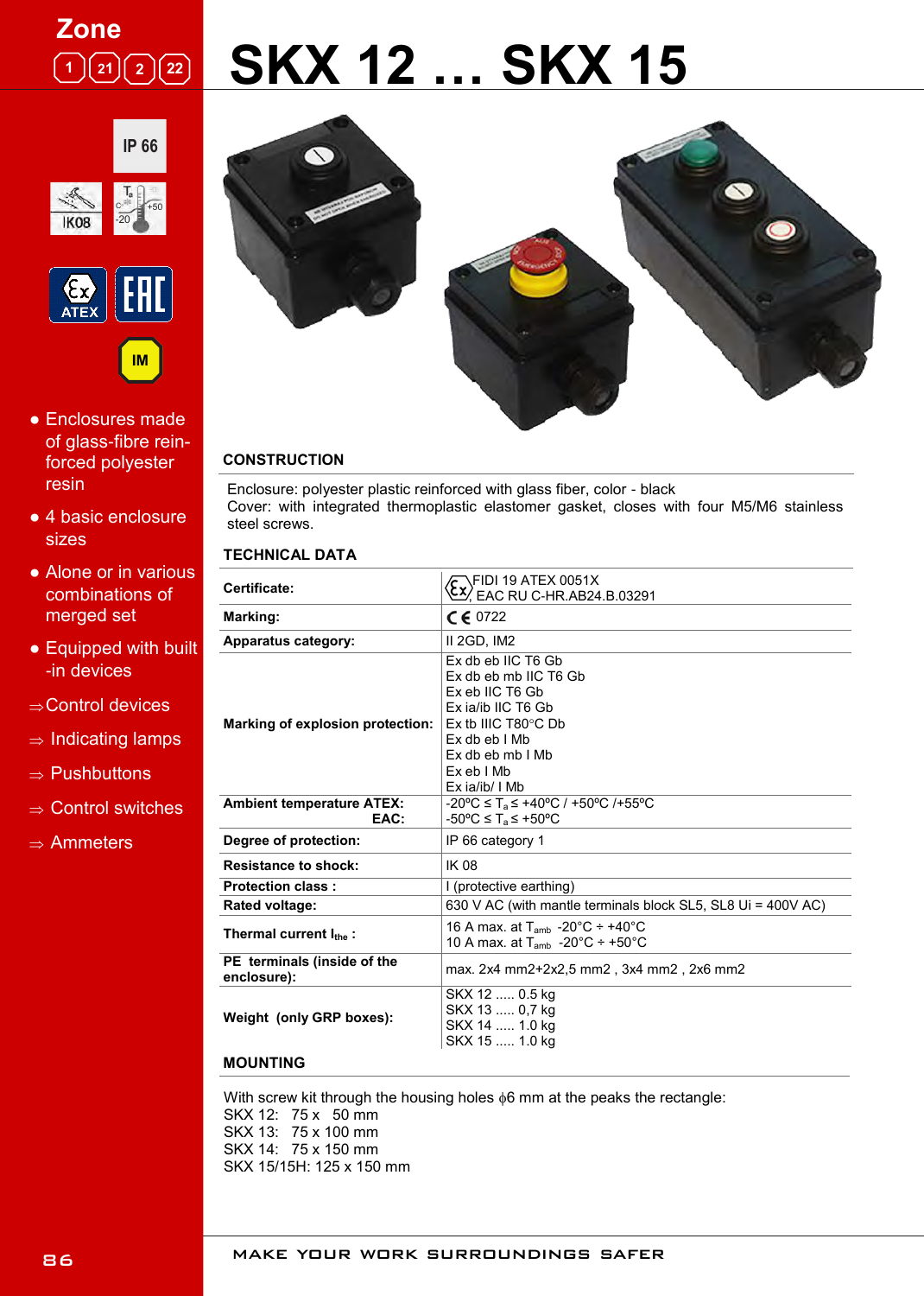# *Control units*

#### **Possible combinations and layout of indicators and actuators components**

*\* mounting proposals and dimensions*



*Switch actuator SMO 17/. Switch mounting*



*Pushbutton actuator SPO 01/. Front element of signal lamp SPO 02/. Pushbutton, signal lamp and potentiometer mounting*



*Front element of measuring instrument (AM, VM) SAM 72 Measuring instrument mounting AM, VM*

#### **Enclosure type SKX 12**







|  |  |  | Max. No. of cable glands |  |  |
|--|--|--|--------------------------|--|--|
|--|--|--|--------------------------|--|--|

| cable gland<br>side | M <sub>16</sub> | M20 | M25 |
|---------------------|-----------------|-----|-----|
| $A-C$               | 2               | 2   |     |
| B-D                 |                 |     |     |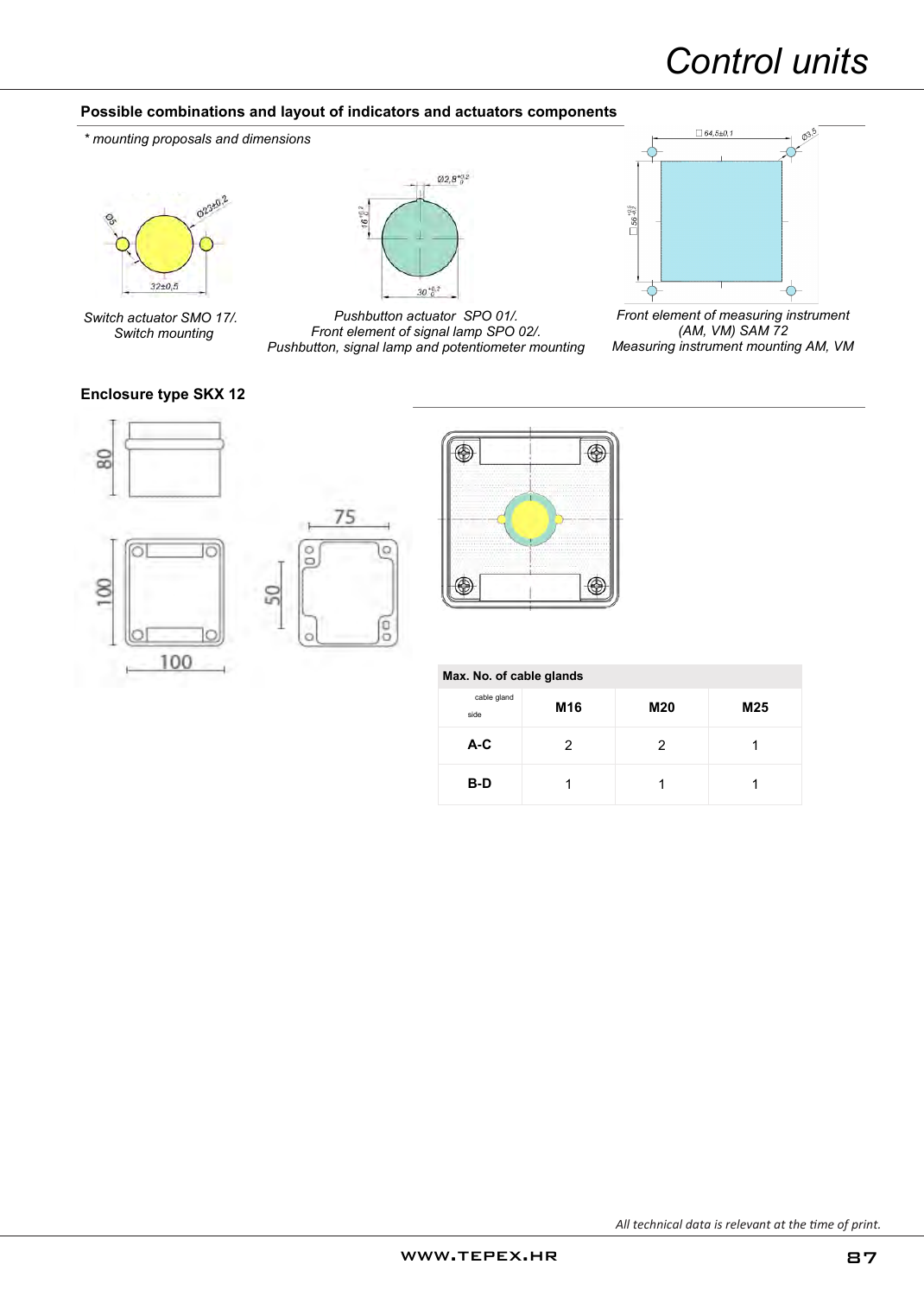### **SKX 12 … SKX 15 Zone**  $\boxed{1}$   $\boxed{2}$   $\boxed{2}$

**Enclosure type SKX 13**





**Max. No. of cable glands**

| cable gland<br>side | M <sub>16</sub> | <b>M20</b> | M25 |
|---------------------|-----------------|------------|-----|
| $A-C$               | 2               | 2          |     |
| B-D                 |                 | 3          | 2   |

**Enclosure type SKX 14**





O

eo

| Max. No. of cable glands |                 |     |                 |     |
|--------------------------|-----------------|-----|-----------------|-----|
| cable gland<br>side      | M <sub>16</sub> | M20 | M <sub>25</sub> | M32 |
| $A-C$                    | 2               |     |                 |     |
| B-D                      | 6               |     | 3               | 2   |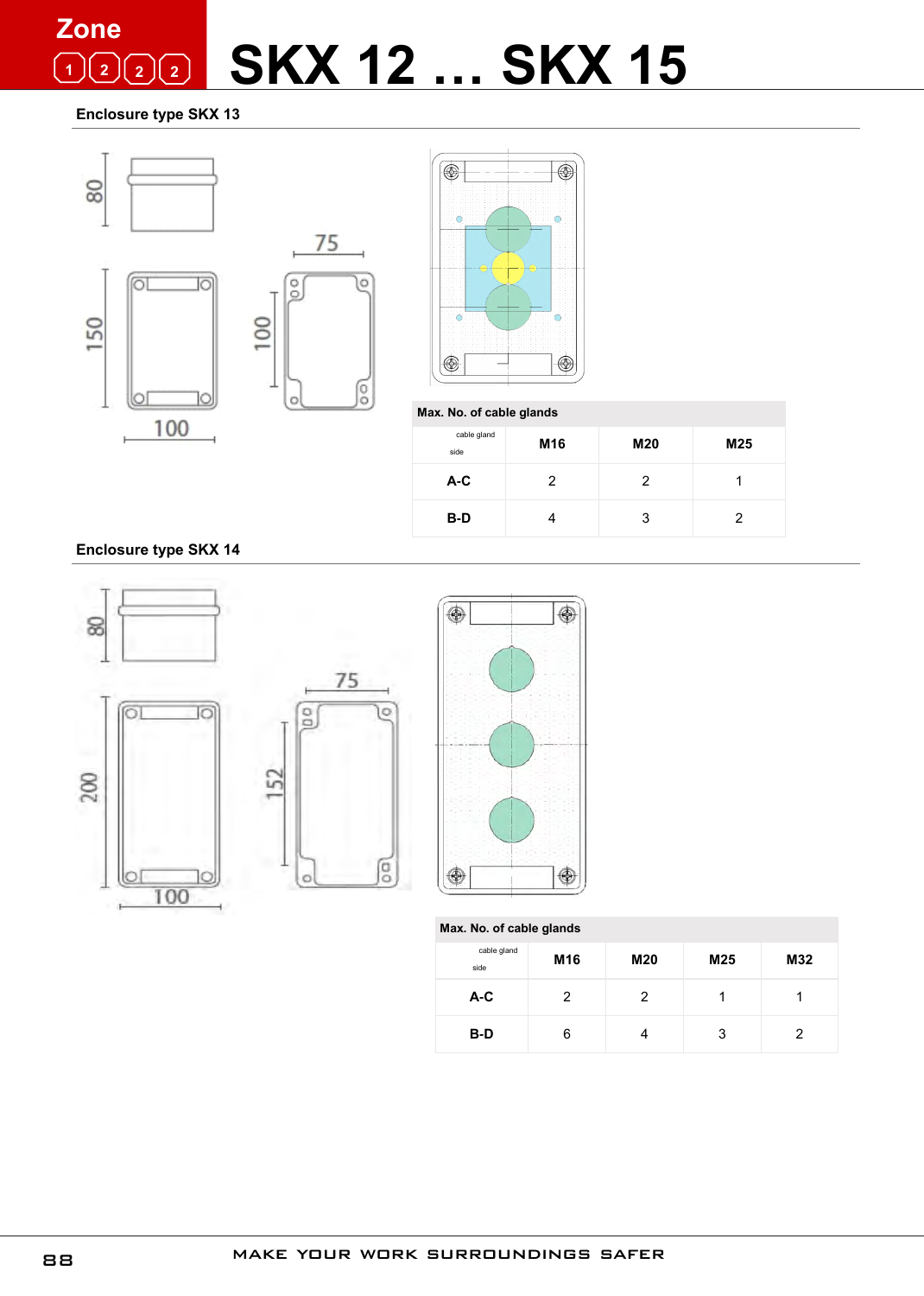#### **Enclosure type SKX 15**





\* with built-in N/PE busbar

| cable gland<br>side | M16 | M20 | M25 | M32                      | M40 |
|---------------------|-----|-----|-----|--------------------------|-----|
| A-C                 |     | 3   | 2   | 2                        |     |
| B-D                 | 5   | 3   | 3   | $\overline{\phantom{0}}$ |     |

**Max. No. of cable glands**

| cable gland<br>side | M16 | M20 | M25 M32 |   | M40 |
|---------------------|-----|-----|---------|---|-----|
| A-C                 |     | 3   | 2       | 2 |     |
| B-D                 | 6   |     | 3       | 2 | 2   |

Various combinations of merged set (combination) of SKX enclosures



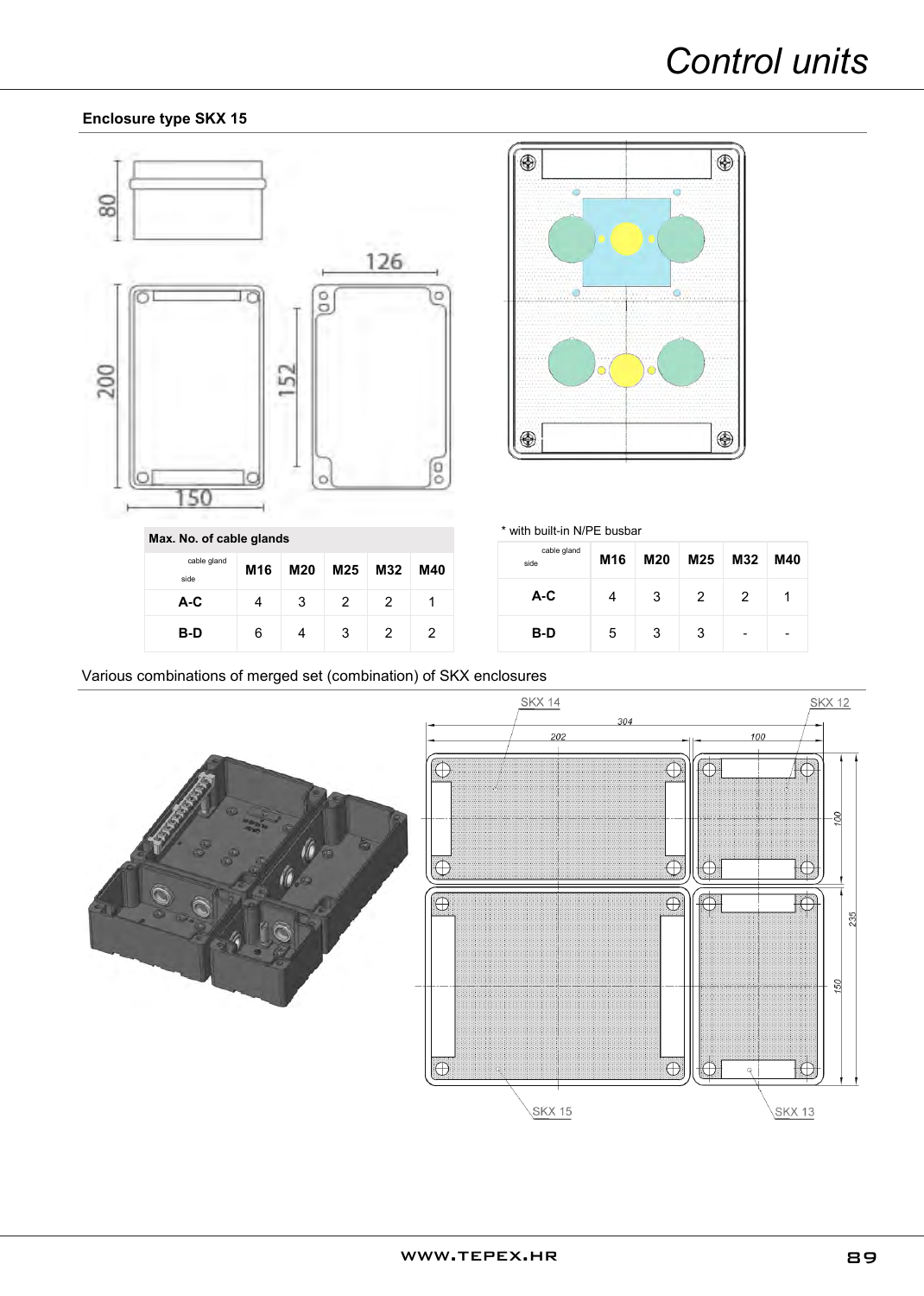### **SKX 12 … SKX 15 Zone 1 2 2 2**

#### **MODEL CODE**

The program consists of serial control units and control units according to customer's request.

**SKX 12/..**

| <b>Type</b>      | Build-in components and actuator / indicator                                                    | Overview           |
|------------------|-------------------------------------------------------------------------------------------------|--------------------|
| <b>SKX 12/1</b>  | Signal lamp SLP - red SPO 02/1<br>- cable gland SPU 25                                          |                    |
| <b>SKX 12/2</b>  | Signal lamp SLP - green SPO 02/2<br>- cable gland SPU 25                                        |                    |
| <b>SKX 12/3</b>  | Signal lamp SLP - white SPO 02/4<br>- cable gland SPU 25                                        |                    |
| SKX 12/21        | Control switch SMS 03/1 - switch actuator SMO 17/1<br>- cable gland SPU 25                      |                    |
| <b>SKX 12/22</b> | Serial switch SMS 03/8 - switch actuator SMO 17/5<br>- cable gland SPU 25                       | $0 - 1 - 11 - 111$ |
| SKX 12/23        | Control switch SMS 03/6 - switch actuator SMO 17/2<br>- cable gland SPU 25                      |                    |
| SKX 12/31        | Pushbutton PBT 01 - Key-operated mushroom<br>-head pushbutton actuator - cable gland SPU 25     |                    |
| SKX 12/32        | Pushbutton PBT 01 - pushbutton actuator SPO 01/1<br>- cable gland SPU 25                        |                    |
| <b>SKX 12/33</b> | Pushbutton PBT 01 - pushbutton actuator SPO 01/2<br>- cable gland SPU 25                        |                    |
| <b>SKX 12/34</b> | Pushbutton PBT 01 - Mushroom-head pushbutton actuator<br>- cable gland SPU 25                   |                    |
| SKX 12/35        | Pushbutton PBT 01 - Mushroom-head pushbutton actuator with<br>protector - 2x cable gland SPU 20 |                    |
| SKX 12/36        | Pushbutton PBT 011 - Key-operated pushbutton<br>- 2x cable gland SPU 20                         |                    |
| SKX 12/37        | Potentiometer<br>- cable gland SPU 25                                                           |                    |
| SKX 12/62        | 5x4 mm2 EURO 4/35 grey on rail TH 35-7,5 - 2x SPU 25                                            |                    |
| SKX 12/63        | 5x4 mm2 EURO 4/35 blue on rail TH 35-7,5 - 2x SPU 25 blue                                       |                    |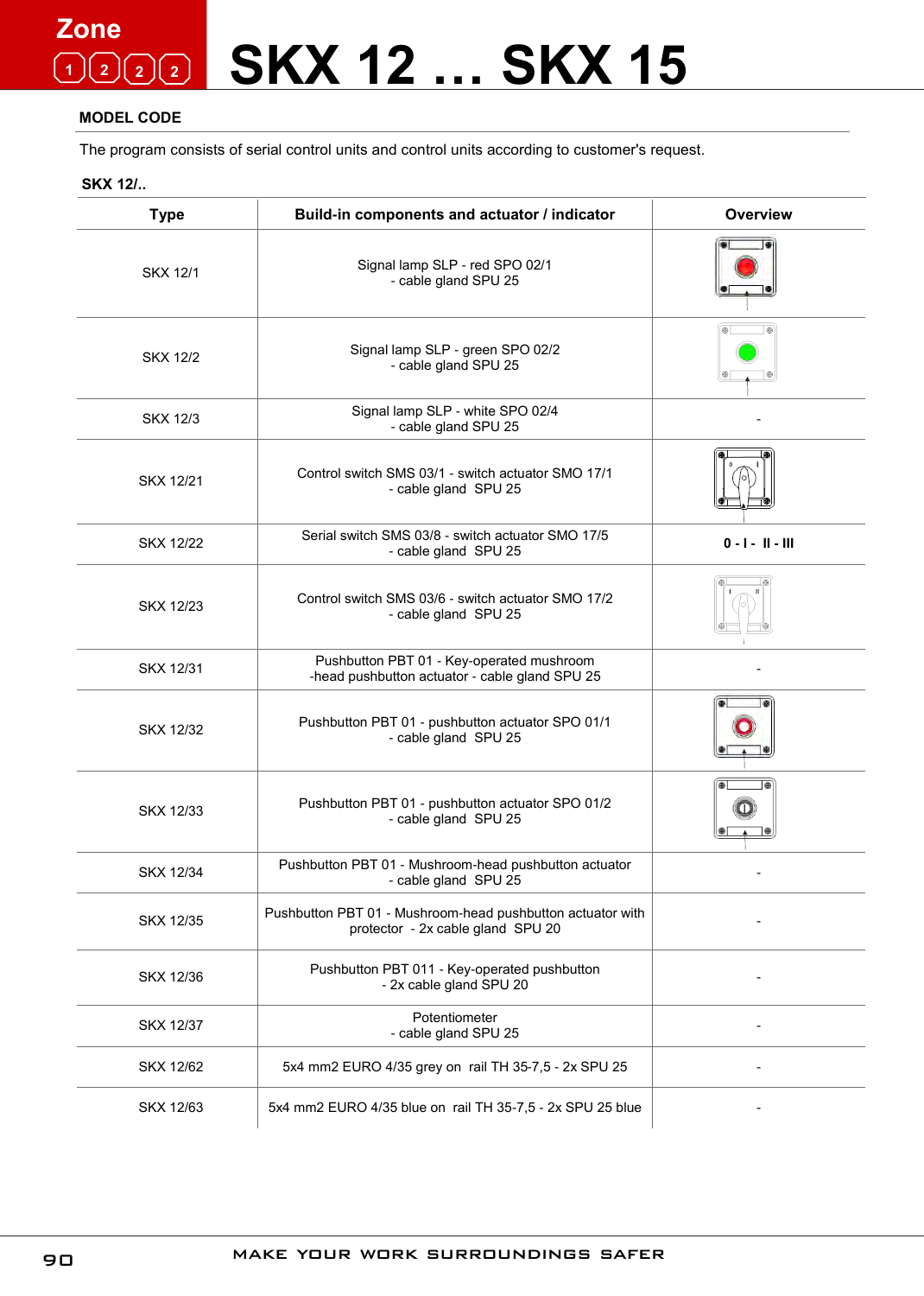#### **SKX 13/..**

| <b>Type</b>      | Build-in components and actuator / indicator                                                                      | <b>Overview</b> |
|------------------|-------------------------------------------------------------------------------------------------------------------|-----------------|
| <b>SKX 13/1</b>  | 2x pushbutton PBT 01 - SPO 01/1 - SPO 01/2<br>- cable gland SPU 25                                                |                 |
| SKX 13/11        | Pushbutton PBT 01 - SPO 01/1 - Signal lamp SLP<br>- Front element of signal lamp SPO 02/2<br>- cable gland SPU 25 |                 |
| SKX 13/10        | Switch SMS 03/1 - switch actuator SMO 17/1<br>- cable gland SPU 25                                                |                 |
| SKX 13/20        | SMS 03/4 - SMO 17/2 - SPU 25                                                                                      |                 |
| SKX 13/30        | SMS 03/5 - SMO 17/2 - SPU 25                                                                                      |                 |
| SKX 13/40        | SMS 03/6 - SMO 17/2 - SPU 25                                                                                      |                 |
| <b>SKX 13/60</b> | SMS 03/3 - SMO 17/3 - SPU 25                                                                                      |                 |
| <b>SKX 13/70</b> | SMS 03/2 - SMO 17/1 - SPU 25                                                                                      |                 |
| <b>SKX 13/80</b> | SMS 03/7 - SMO 17/1 - SPU 25                                                                                      |                 |
| SKX 13/100       | SMS 03/8 - SMO 17/5 - SPU 25                                                                                      |                 |
| SKX 13/110       | SMS 03/9 - SMO 17/1 - SPU 25                                                                                      |                 |
| SKX 13/120       | SMS 03/11 - SMO 17/2 - SPU 25                                                                                     |                 |

#### **SKX 14/..**

| <b>Type</b>      | Build-in components and actuator / indicator                                                                                | Overview |
|------------------|-----------------------------------------------------------------------------------------------------------------------------|----------|
| SKX 14/1         | 2x pushbutton PBT 01 - SPO 01/1 - SPO 01/2 -<br>Signal lamp SLP - SPO 02/2<br>- cable gland SPU 25                          |          |
| SKX 14/11        | 3x pushbutton PBT 01<br>- pushbutton actuator SPO 01/1 - SPO 01/2 - SPO 01/3<br>- cable gland SPU 25                        |          |
| SKX 14/21        | Mantle terminals SL 8 - 8x cable gland SPU 25                                                                               |          |
| <b>SKX 14/22</b> | 3x signal lamp SLP<br>front element of signal lamp<br>SPO 02/1 - SPO 02/2 - SPO 02/3<br>- cable gland SPU 25                |          |
| SKX 14/31        | 3x pushbutton PBT 01 - pushbutton actuator SPO 01/1 -<br>SPO 01/2<br>Mushroom-head pushbutton actuator - cable gland SPU 25 |          |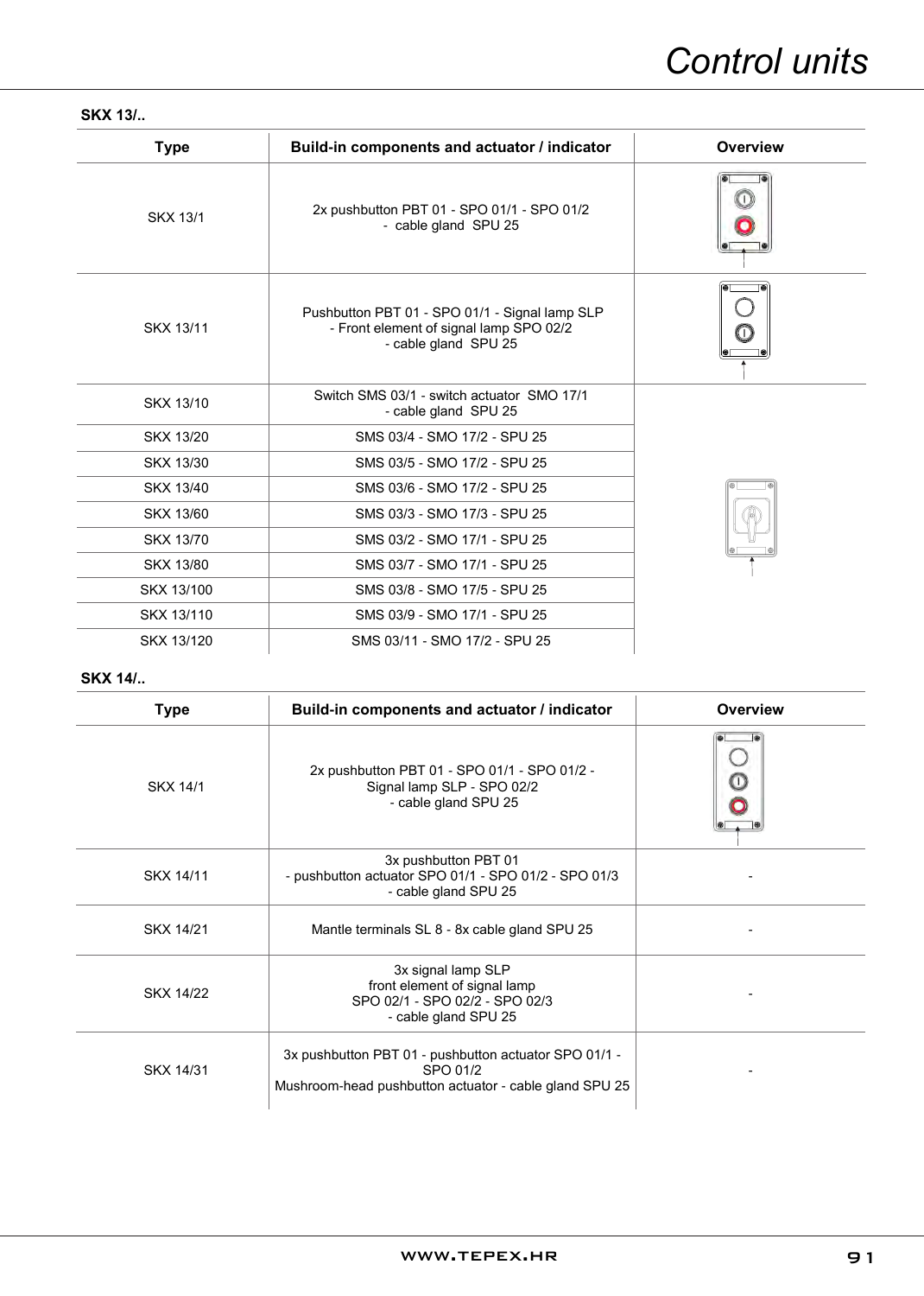### **SKX 12 … SKX 15 Zone 1 2 2 2**

#### **SKX 15/..**

| <b>Type</b>      | Build-in components and actuator / indicator                                                                           | <b>Overview</b> |
|------------------|------------------------------------------------------------------------------------------------------------------------|-----------------|
| <b>SKX 15/1</b>  | 2x pushbutton PBT 01 - SPO 01/1 - SPO 01/2<br>- 2x signal lamp SLP - 02/1 - SPO 02/2<br>- 2x cable gland SPU 25        |                 |
| SKX 15/11-11     | 2x pushbutton PBT 01<br>- pushbutton actuator SPO 01/1 - SPO 01/2<br>- ammeter AM 72 100/1A<br>- 2x cable gland SPU 25 |                 |
| SKX 15/11-12     | 2xPBT 01 - SPO 01/1 - SPO 01/2 - AM 72 50/1 A - 2xSPU 25                                                               |                 |
| SKX 15/11-21     | 2xPBT 01 - SPO 01/1 - SPO 01/2 - AM 72 100/5 A - 2xSPU 25                                                              |                 |
| SKX 15/11-22     | 2xPBT 01 - SPO 01/1 - SPO 01/2 - AM 72 50/1 A - 2xSPU 25                                                               |                 |
| SKX 15/21-11     | Switch<br>- switch actuator SMO 17/1<br>- ammeter AM 72 100/1 A<br>- 2x uvodnica SPU 25                                |                 |
| SKX 15/21-12     | Switch<br>- switch actuator SMO 17/1<br>- ammeter AM 72 100/1 A<br>- 2x uvodnicaSPU 25                                 |                 |
| SKX 15/21-21     | Switch<br>- Switch actuator SMO 17/1<br>- ammeter AM 72 100/5 A<br>- 2x uvodnica SPU 25                                |                 |
| SKX 15/21-22     | Switch<br>- switch actuator SMO 17/1<br>- ammeter AM 72 50/5 A<br>- 2x cable gland SPU 25                              |                 |
| SKX 15/34        | 4x pushbutton PBT/1 - 2xSPO 01/1 - 2xSPO 01/2<br>- 2x cable gland SPU 25                                               |                 |
| <b>SKX 15/50</b> | Switch SMS 03/12 - SMO 17/2<br>- cable gland SPU 25                                                                    |                 |
| <b>SKX 15/90</b> | Switch SMS 03/10 - SMO 17/3<br>- cable gland SPU 25                                                                    |                 |
| <b>SKX 15/51</b> | Switch SMS 03/9 - SMO 17/1<br>- 2x pushbutton PBT/1 - SPO 01/1 - SPO01/2<br>- 2x cable gland SPU 25                    |                 |
| <b>SKX 15/65</b> | 4x mantle terminals SL5<br>- 8x cable gland SPU 25                                                                     |                 |